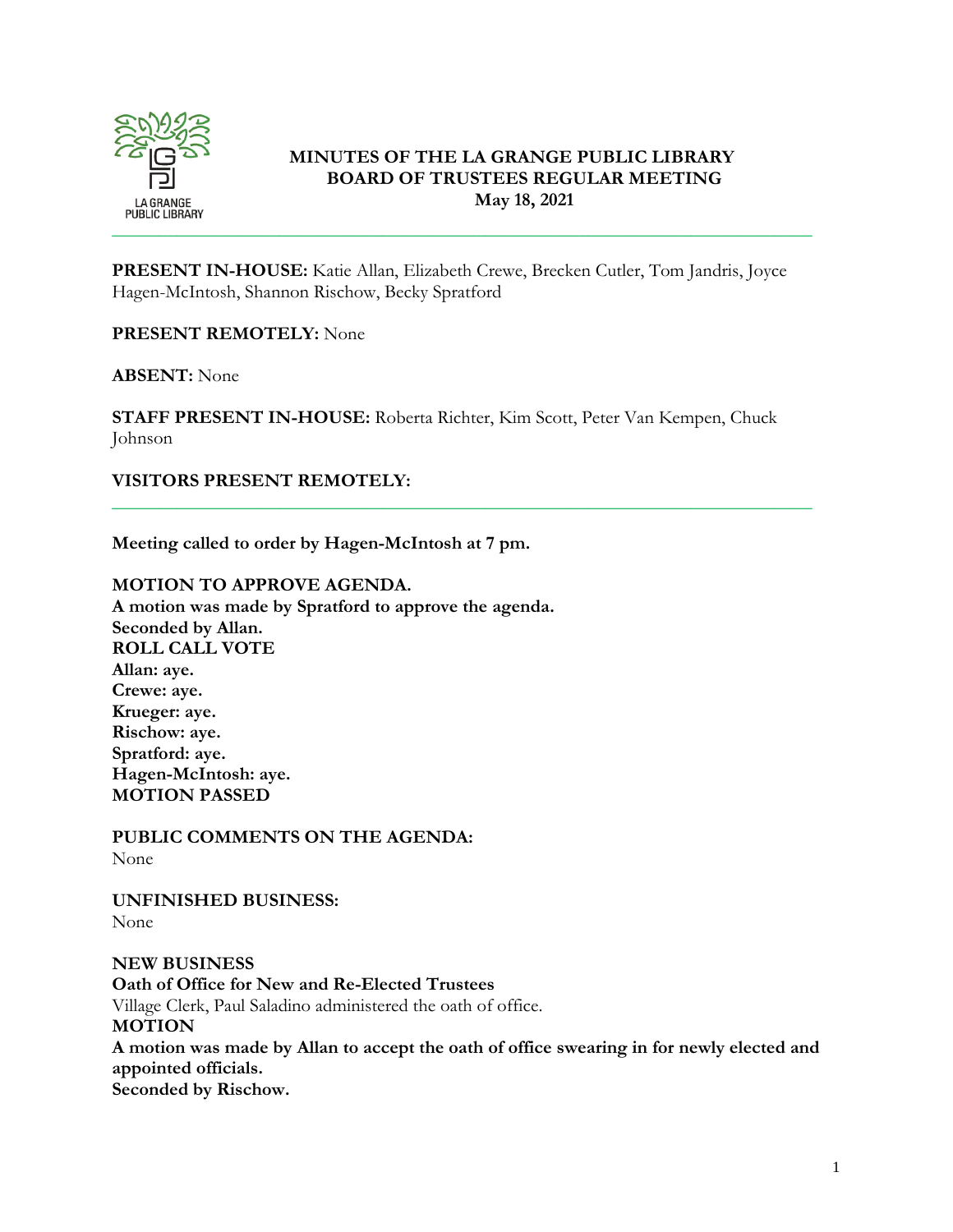### **All in favor MOTION PASSED**

**Presentation of Slate and Election of Officers**

- **President: Joyce Hagen-McIntosh**
- **Vice-President: Katie Allan**
- **Secretary: Elizabeth Crewe**
- **Treasurer: Shannon Rischow**

### **MOTION**

**A motion was made by Spratford to accept the slate of election of officers. Seconded by Cutler. All in favor. MOTION PASSED**

**Authorization to add Treasurer Shannon Rischow and President Hagen-McIntosh to Library financial accounts as signers and remove former trustee Thomas Krueger. MOTION**

**A motion was made by Spratford to add Treasurer Shannon Rischow and President Hagen-McIntosh to Library financial accounts as signers and remove former trustee Thomas Krueger.** 

**Seconded by Crewe. ROLL CALL VOTE Allan: aye. Crewe: aye. Cutler: aye. Jandris: aye. Rischow: aye. Spratford: aye. Hagen-McIntosh: aye. MOTION PASSED**

## **Appointment of Standing Committees**

Following are the committee assignments for this fiscal year. The first person listed is the Chair of the committee.

- Finance & Advocacy Rischow, Spratford, Jandris
- Friends of the Library (FOL) Liaison Jandris
- RAILS/ILA Liaison Spratford
- Policies & Services Allan, Crewe, Cutler
- Village Liaison Cutler

#### **Annual Department Presentation: Children and Teen Services**

Children and Teen Services Manager, Scott presented her annual report on departmental activities.

**Committee Reports Finance & Advocacy:** None